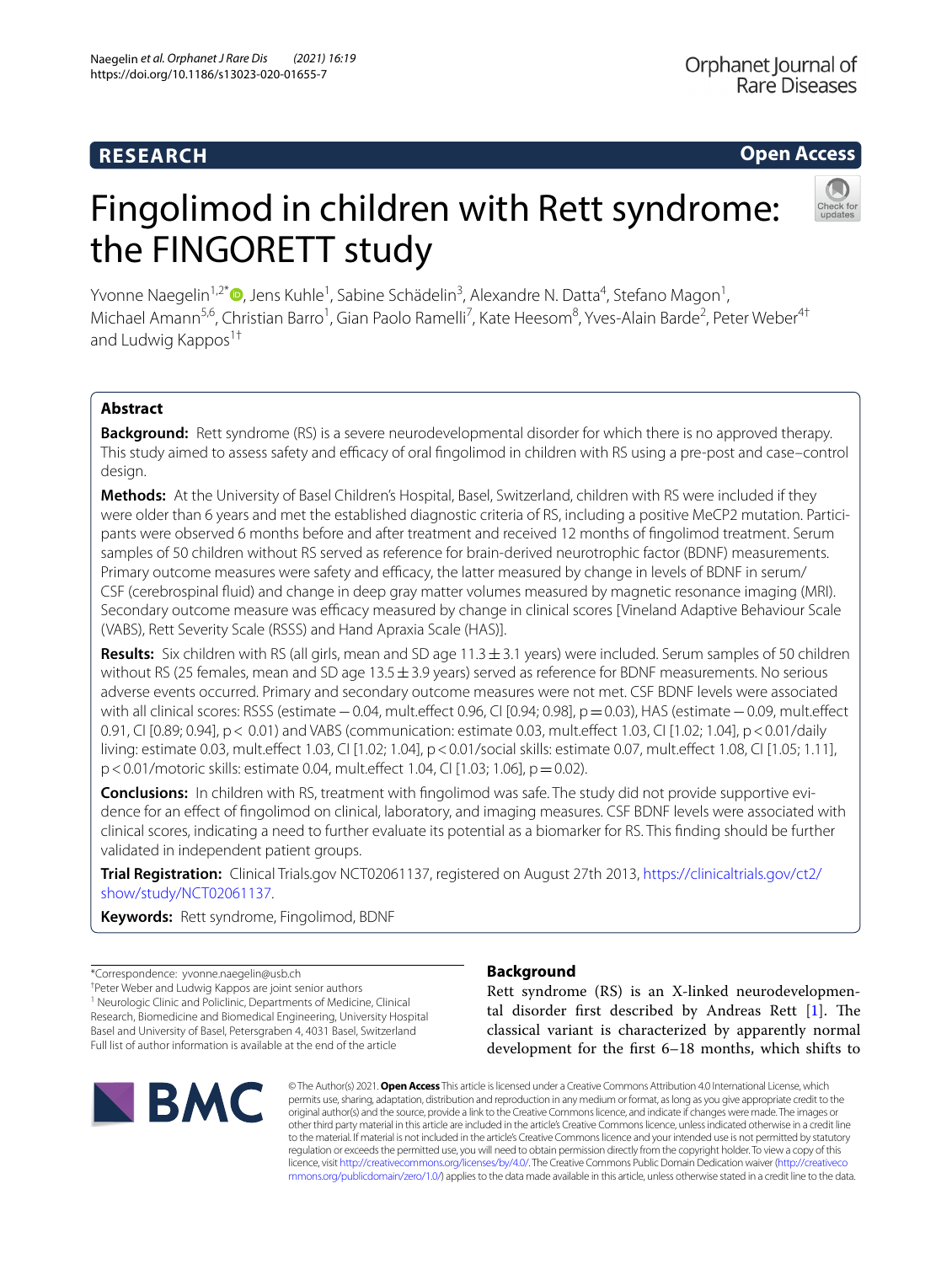early-onset stagnation (stage 1), followed by a period of regression (stage 2) of motor and language skills, stereotypic hand movements (91%), epilepsy (64.2%), autonomic dysfunction (episodic hyperventilation and breath-holding, and cardiorespiratory symptoms in up to 97%), and other symptoms, e.g., sleeping problems (80– 94%), walking difficulties (79%), dysphagia (61%), scoliosis (56%), which is then followed by a plateau phase (stage 3) and a late motor deterioration phase (stage 4)  $[2-4]$  $[2-4]$ . The brains of patients with RS are smaller than those of healthy children but do not necessarily become progressively smaller over time  $[5]$  $[5]$ . There is a global reduction in both gray and white matter volumes [[6](#page-8-4)]. Indeed, neuroimaging studies revealed a global reduction in cortical brain volumes, a reduction in volume of the basal ganglia, and a reduced global blood flow as common features of RS [\[7](#page-8-5)] and immunohistochemical studies indicated possible white matter abnormalities  $[8]$  $[8]$ . In 1999, mutations in the MeCP2 gene encoding X-linked methyl-CpGbinding protein 2 were identifed as the cause of RS [\[9](#page-8-7)]. MeCP2 seems to be required to maintain neuronal function throughout life  $[10]$  $[10]$  $[10]$ . A key study that opened a window of opportunity for therapeutic interventions in RS showed a reversal of symptoms in a genetic mouse model after restoring MeCP2 [[11](#page-8-9)].

Fingolimod is an oral drug that acts as a modulator of four of the fve sphingosine-1 phosphate (S1P) receptors and is known to penetrate the blood–brain barrier [\[12](#page-8-10)]. Fingolimod was approved 10 years ago as a disease-modifying treatment for adults and, more recently, also for children with relapsing–remitting multiple sclerosis [[13–](#page-8-11) [16\]](#page-8-12). In mice lacking MeCP2, fngolimod (FTY720) treatment increased the levels of brain-derived neurotrophic factor (BDNF) and volume of deep and cortical gray matter and improved disease symptoms [\[17](#page-8-13), [18\]](#page-8-14). BDNF is a member of the neurotrophin family; transcription is regulated by neural activity and its levels are known to be very low within the brain  $[19]$  $[19]$  $[19]$ . The significance of altered BDNF expression in RS has been demonstrated by providing evidence for a functional interaction between MeCP2 and BDNF [[18\]](#page-8-14).

This study aims to assess safety and efficacy of oral fingolimod in children with RS.

## **Methods**

#### **Participants**

The study was performed at the Department of Pediatric Neurology and Developmental Medicine at the University of Basel Children's Hospital, Basel, Switzerland. The study was designed as an open-label phase I/II clinical trial with a pre-post and case–control design. Participants served as their own controls: Each participant was followed up for 6 months before treatment (M0-6), was thereafter treated for 12 months (M6-18), and was additionally followed up for another 6 months (M18-24). The study visit overview is shown in Additional file [1](#page-7-0). For this frst exploratory proof-of-concept study, we planned to recruit 6 patients with RS. Children were included in the study (treatment group) if they fulflled the diagnostic criteria for RS [\[20](#page-8-16)], were in stages II–IV [\[3](#page-8-17), [21\]](#page-8-18), had a confrmed MeCP2 mutation, were older than 6 years, and if parents had provided written informed consent. All study participants with RS were treated with fngolimod. Age and weight limitations as well as dosing considerations were based on pharmacokinetic modeling (performed by Novartis Pharma Schweiz AG): A dose of 0.5 mg was given for participants with a body weight over 40 kg, 0.25 mg for participants with a body weight of 15–40 kg.

To obtain reference values in a pediatric population, serum BDNF levels were measured in blood samples from neurologically healthy children (HC), aged 6–20 years, from whom blood had been drawn due to a routine surgical/gastrointestinal intervention.

# **Serum and CSF sampling and analysis**

Serum and CSF samples for biomarkers were obtained at baseline (BL), frst dose visit (FD, M6), after 6 months of treatment (M12), and at the end of the treatment period (M18). CSF sampling was performed under a short general anesthesia with intravenous propofol.

Samples were analyzed using the Simoa BDNF Discovery Kit and a Simoa HD-1-Analyzer. All serum samples were run twice, all CSF samples three times. The mean of all results was taken as the fnal result for each time point.

Analysis of CSF using liquid chromatography-mass spectrometry (LCMS): We prioritized the possible identifcation of BDNF by digesting recombinant BDNF with trypsin and analyzing the resulting peptides by LCMS using an Orbitrap Fusion Mass Spectrometer (Thermo Scientifc, detailed methods available on request). To increase the possibility of identifying BDNF in vivo, mass/charge  $(m/z)$ , charge  $(z)$ , and retention time  $(RT)$ values for peptides identifed from the recombinant BDNF were then used to generate a priority inclusion list and the LCMS analysis was repeated using CSF samples as above, but the mass spectrometer was set to prioritize the fragmentation of peaks matching the inclusion list properties. Next, we analyzed CSF samples that had been spiked with increasing amounts of recombinant BDNF (ranging from 10 pg/ml to 18 ug/ml) using the inclusion list workfow described above to assess the threshold at which BDNF becomes detectable within CSF using our LCMS system.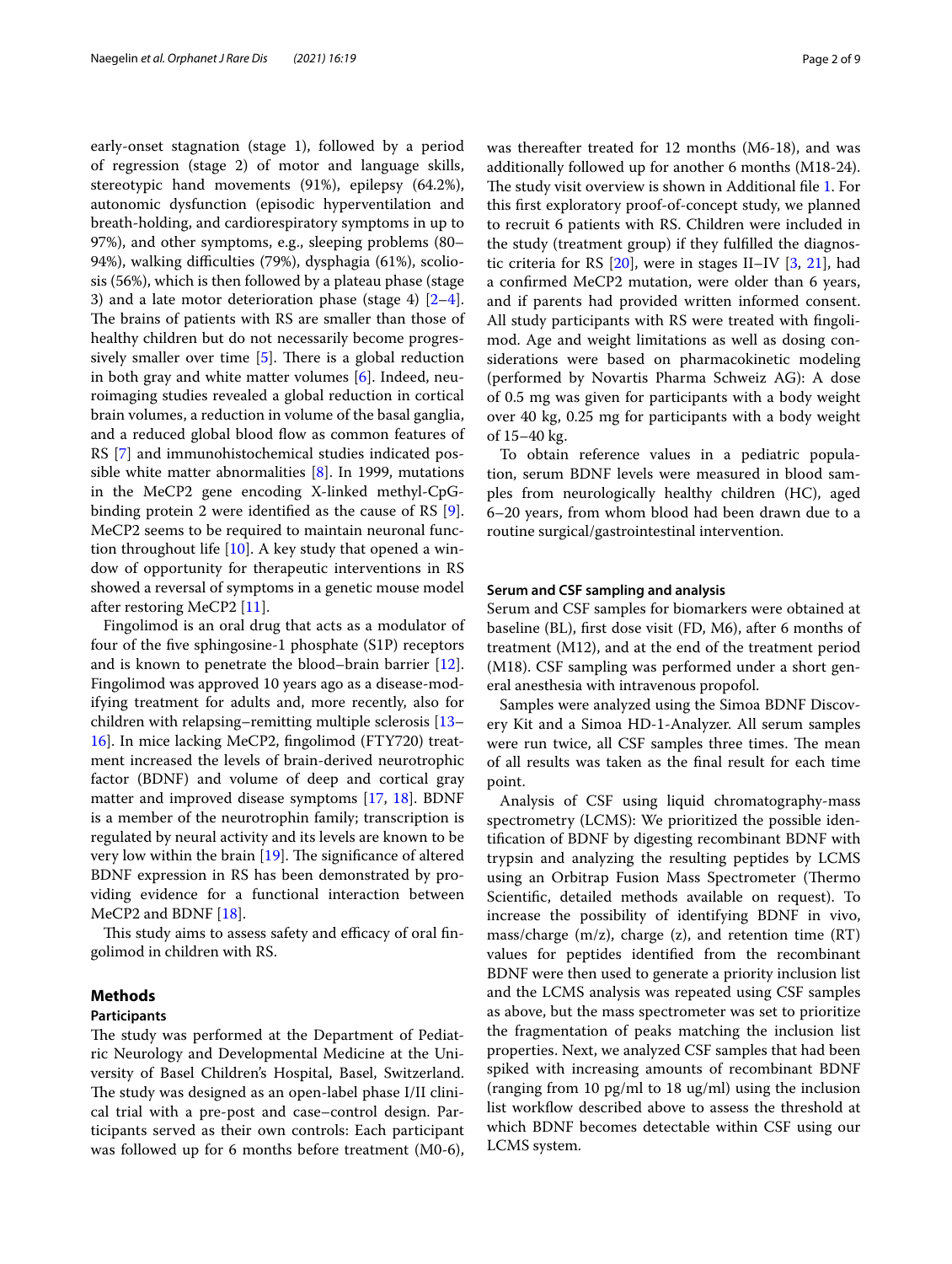We also measured neuroflament light chain (NfL) as a specifc marker of neuroaxonal damage [[22–](#page-8-19)[24](#page-8-20)] in all serum and CSF samples, as described previously [\[22](#page-8-19)], using the aliquots obtained for the BDNF analysis.

For reasons of safety, blood was sampled (liver enzymes, white blood cells/lymphocyte count) at M0 (BL), M6 (FD), M7, M9, M12, M15, M18 (end of dose), and M24.

Levels of fngolimod (FTY-720 and FTY-720-P) in serum were measured before and six hours after administering the frst dose, as well as one month after the frst dose (M7) and after one year of treatment (M18) using mass spectrometry by WuXi AppTec (bioanalytical data report, property of Novartis Pharma Schweiz AG).

## **Clinical and imaging assessments**

In addition to the standard clinical assessments, clinical scores were assessed at M0, M6, M9, M12, M15, M18, M21, and M24 in patients and their families. These scores included the Vineland Adaptive Behaviour Scale (VABS) [[25](#page-8-21)], the Rett Severity Scale (RSSS) [\[26](#page-8-22)], and the Hand Apraxia Scale (HAS) [[27](#page-8-23)]. VABS addresses clinical skills in communication (67 questions), daily living (92 questions), socialization (66 questions), and motor functions (36 questions). Possible answers are 0 (no/ never), 1 (sometimes), 2 (yes, regularly). Therefore, possible scores range from 0 to 522, a higher score refecting a higher level of development. RSSS evaluates the clinical manifestation of RS with regards to onset, growth, motor skills, communication skills, and other symptoms (respiration, autonomic function, onset of stereotypies, epilepsy, and seizures). Possible scores range from 1 to 50, a higher score refecting onset at earlier age and more impairment due to RS. HAS assesses 10 tasks (e.g., drinking from a cup) and the total score refects the sum of all items (every task counts for 1 point) that a child is unable to do or does less than one-fourth of the time. Possible scores range from 0 to 10, a higher score refecting a worse hand function.

Magnetic resonance imaging (MRI) was performed at M0, M6, M12, and M18 (with a short general anesthesia with intravenous propofol) on a 3.0 T magnetic resonance scanner (Magnetom Skyra, Siemens Healthineers, Germany). Imaging included an axial, coronal, and sagittal T1-weighted scout image to ensure correct head positioning followed by 3D T1w and 3D T2 SWI sequences. Deep gray matter volumes were segmented on the 3D T1w data (spatial resolution  $1 \times 1 \times 1$  mm<sup>3</sup>) measured using FSL-First (FSL version 5.0) as described previously [[28,](#page-8-24) [29](#page-8-25)].

As an additional exploratory analysis, change in cerebral blood flow (cortex and deep gray matter structures (Basal Ganglia, Thalamus, Hippocampus) was measured by using pulsed arterial spin labeling technique (pASL) combined with a 2D EPI read-out (slice thickness 5 mm with 1.25-mm gap, in-plane resolution  $3.0 \times 3.0$  mm<sup>2</sup> interpolated to  $1.5 \times 1.5$  mm<sup>2</sup>) [[30,](#page-8-26) [31](#page-8-27)].

At M0, M6, and M18 a polysomnographic/electroencephalographic investigation was performed and was quantifed using a modifed grand total of EEG score [[32\]](#page-8-28) (see Additional file [2\)](#page-7-1). The grand total of EEG score reflects the visual assessment of an EEG, taking into account frequency and reactivity of background activity, paroxysmal activity, focal disturbances, and sharp wave activities. The total score ranges from  $1$  to  $31$ , a higher score refecting a more abnormal fnding (total score of 1 would be a normal EEG). The score was modified to meet the needs of children with RS: the major changes applied compared to the original score were the broader possible fndings of paroxysmal activity and the replacement of sharp wave activity by sleep patterns. Breathing patterns were assessed clinically.

## **Outcome measures**

Primary outcome measures:

- 1. Efficacy: change in levels of BDNF in serum/CSF (cerebrospinal fuid) and change in deep gray matter volumes (thalamus, caudate, putamen, pallidum, hippocampus, amygdala and accumbens) measured by MRI.
- 2. Safety: white blood cell/lymphocyte counts, liver enzymes, and occurrence of any (serious) adverse events ((S)AE).

Secondary outcome measures:

1. Efficacy: Clinical scores (Vineland Adaptive Behaviour Scale, Rett Severity Scale and Hand Apraxia Scale), EEG patterns (grand total of EEG score), and breathing patterns.

Exploratory outcome measure:

- 1. Levels of NfL in serum/CSF as a biomarker for neuroaxonal loss.
- 2. Change in cerebral blood flow (cortex and deep gray matter structures (basal ganglia, thalamus, hippocampus)) measured by MRI.

# **Statistical analysis**

BDNF and NfL levels in serum were compared between patients with RS and healthy children (HC). Among the RS patients, we compared the average of the two measurements at M0 and M6 (untreated time period). In one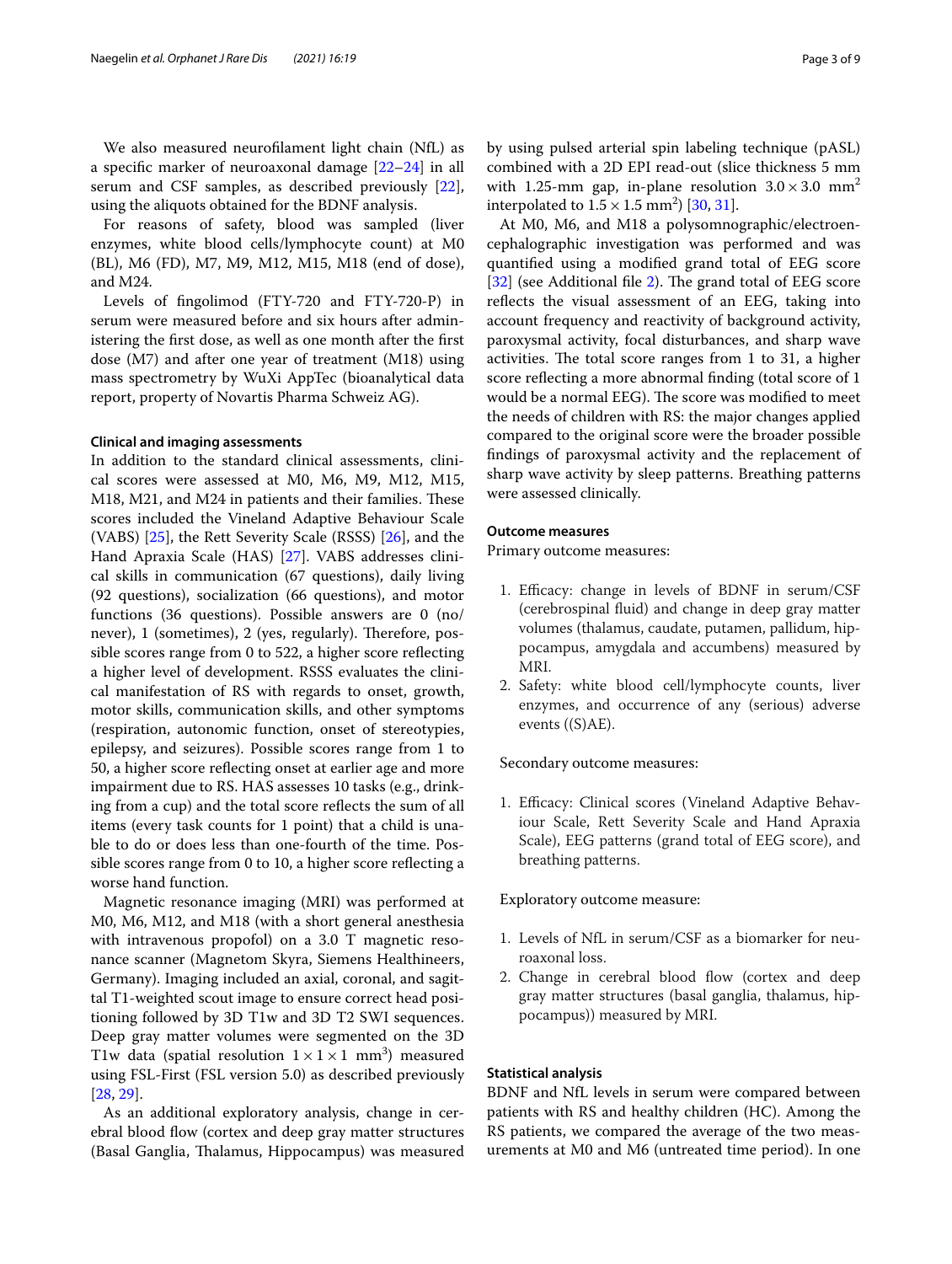patient there was no measurement at M6. In this case only the value at M0 was used. For BDNF p-values were estimated using a linear model, adjusted for thrombocytes (Tc) and hematocrit (Hct) at the same visit, as published previously [\[33\]](#page-8-29). BDNF was log-transformed prior to analysis. NfL was modeled in a robust model using the R-package robustbase (setting="KS2014"). The p-values were adjusted for multiple comparisons using the Holm-Bonferroni method.

Pearson's correlation was calculated for BDNF serum and CSF levels after averaging all measurements of each patient.

Changes between M0 and M6 (before treatment) and M6 and M18 (with treatment) in BDNF and NfL, serum and cerebrospinal fuid (CSF) levels, and for clinical scores (VABS, RSSS, HAS) were assessed with paired t-tests. Only those RS patients were evaluated for whom data from measurements at M0, M6, and M18 were available (serum  $N=5$ ; CSF  $N=4$ ).

The association between BDNF and NfL in serum and CSF and the outcome scores at visits M0, M6, M12, and M18 were assessed in a simple linear model using generalized estimating equations (GEE).

Brain volume changes between BL and M6 (before treatment) and M6 and M18 (treatment with fngolimod) were assessed. The average change between BL and M6 as well as between M6 and M18 was estimated together with the 95% confdence interval and assessed in a paired t-test.

For the concurrent association between BDNF/NfL and regional brain volumes at BL, M6, M12, and M18 and between cortical and deep gray matter perfusion, brain volumes and perfusion served as dependent, BDNF/NfL as independent variables. The estimates were adjusted for patient age. The association was assessed in a linear model using GEE.

# **Ethical approval**

The study was approved by the local ethics committee (EKNZ, Ref. 197/12) and by the Swiss agency for therapeutic products Swissmedic (Ref. 2013DR1109). Written informed consent was obtained from all parents of participating children [RS (all) and HC (if children were younger than 14)] and from all healthy children (age 6–10 oral informed consent only, but written informed consent from parents).

### **Results**

Six children with RS (all female, mean and SD age  $11.3 \pm 3.1$  years) and 50 HC (25 females, mean and SD age  $13.5 \pm 3.9$  years) were included and completed the study according to the protocol. Baseline characteristics of children with RS are shown in Table [1,](#page-4-0) those of HC in Additional fle [3](#page-7-2). No serious adverse events occurred. All participants were compliant with regards to the study medication even if oral intake was hindered by dysphagia (see Table [1\)](#page-4-0).

At BL, serum BDNF levels in children with RS did not differ from those in HC [ $p=0.708$  (all HC,  $N=50$ )/ $p=1$ (only HC girls with age<15,  $N=14$ )], nor did serum NfL levels at BL  $[p=1$  (all HC,  $N=50$ )/ $p=1$  (only HC girls aged <15,  $N=14$ ).

Serum BDNF levels at BL (ng/ml mean and SD) in patients with RS were  $25.4 \pm 7.2$ , in HC 22.14 (5.92). Serum NfL levels at BL (pg/ml mean and SD) in RS were  $10.0 \pm 4.4$ , in HC 9.95 $\pm$ 5.56. CSF BDNF level at BL (pg/ ml mean and SD) in RS was  $2.1 \pm 2.7$ , CSF NfL level at BL (pg/ml mean and SD) in RS was  $390.4 \pm 303.1$ . There was no clear evidence of an age or gender efect regarding BDNF and NfL in serum in 50 HC (Additional fle [4](#page-7-3)). There was no evidence for a correlation between BDNF levels in serum and CSF (rho=0.15, CI= $[-0.75; 0.86]$ ,  $p = 0.774$ .

There was no statistical evidence for a change in serum and CSF levels for BDNF and NfL over time (see Addi-tional file [5](#page-7-4)). The average change within the clinical scales (VABS, RSSS, HAS) did not difer when compared before and during treatment (see Additional fle [6](#page-7-5)).

No association was found between BDNF/NfL in serum and the clinical scores. CSF BDNF was associated with all clinical scores (Table [2\)](#page-5-0): Increased RSSS and HAS (for both scales higher scores are less favorable) were associated with lower BDNF in CSF, (RSSS: estimate−0.04, mult.efect 0.96, CI [0.94; 0.98], p=0.03/ HAS: estimate−0.09, mult.efect 0.91, CI [0.89; 0.94], p<0.01) whereas higher VABS (higher scores are more favorable) are associated with higher BDNF (VABS communication: estimate 0.03, mult.efect 1.03, CI [1.02; 1.04], p<0.01/VABS daily living: estimate 0.03, mult. efect 1.03, CI [1.02; 1.04], p<0.01/VABS social skills: estimate 0.07, mult.efect 1.08, CI [1.05; 1.11], p<0.01/VABS motoric skills: estimate 0.04, mult.efect 1.04, CI [1.03;  $1.06$ ,  $p = 0.02$ ).

No association was found between NfL in CSF and the clinical scores (Table [2](#page-5-0)); nor were any consistent changes found by assessing the average change in regional brain volumes before and during treatment (see Additional fle [7\)](#page-7-6). BDNF in serum was associated with the volumes of nucleus accumbens (estimate−20.76, SE 4.89, CI [−30.355; 11.171], p<0.01) and hippocampus (estimate−91.05, SE 43.22, CI [−175.764; −6.333],  $p=0.035$ ). There was a strong association between increased NfL and a smaller deep gray matter volume (Table [3\)](#page-5-1).

No association between BDNF (serum and CSF) and perfusion of cortex and hippocampus could be shown.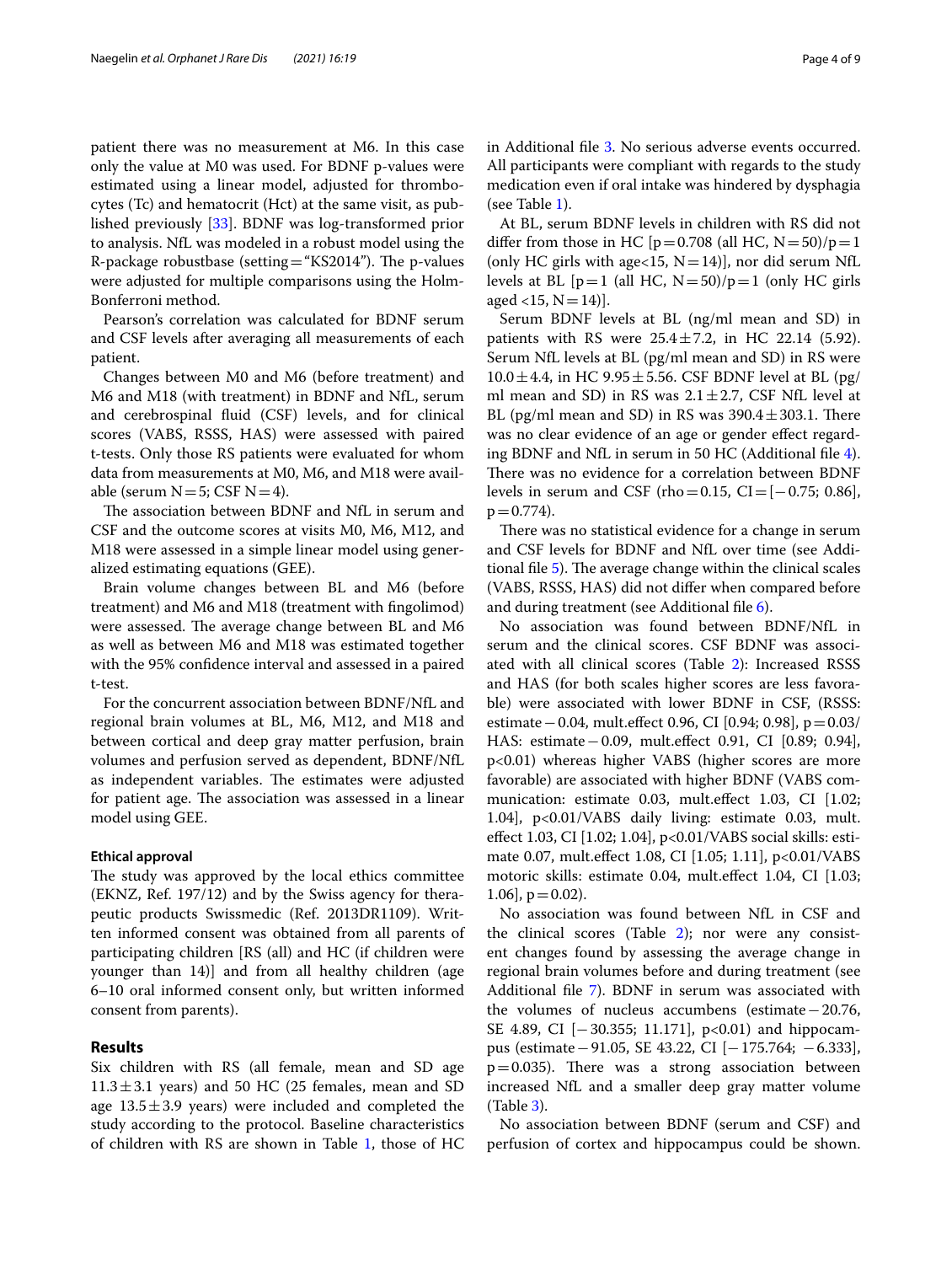# <span id="page-4-0"></span>**Table 1 Patients characteris**

Number of patients

| Number of<br>patients                         | All          | Individual patients                                     |                                                     |        |        |                                                    |                                                    |  |  |
|-----------------------------------------------|--------------|---------------------------------------------------------|-----------------------------------------------------|--------|--------|----------------------------------------------------|----------------------------------------------------|--|--|
|                                               | 6            | 001                                                     | 002                                                 | 003    | 004    | 005                                                | 006                                                |  |  |
| Number of females 6 (100)<br>(% )             |              |                                                         |                                                     |        |        |                                                    |                                                    |  |  |
| Age (mean and<br>SD) in years                 | 11.3(3.1)    | 12                                                      | 13                                                  | 12     | 10     | 6                                                  | 15                                                 |  |  |
| Disease duration<br>(mean and SD) in<br>years | 10.4(2.5)    | 10 <sup>°</sup>                                         | 12                                                  | 10     | 9      | 5                                                  | 12                                                 |  |  |
| Height (mean and<br>SD) in cm                 | 143.8 (12.8) | 152                                                     | 123.5                                               | 144.4  | 147    | 122                                                | 155                                                |  |  |
| Weight (mean and<br>SD) in kg                 | 50.5 (24.8)  | 43.6                                                    | 28.5                                                | 93.40  | 48     | 27                                                 | 56                                                 |  |  |
| BMI (mean and SD) 23.9 (10.5)                 |              | 19.0                                                    | 15.7                                                | 44.7   | 22.2   | 18.1                                               | 23.3                                               |  |  |
| Fingolimod dose<br>(mq)                       |              | 0.5                                                     | 0.25                                                | 0.5    | 0.5    | 0.25                                               | 0.5                                                |  |  |
| Fingolimod<br>administration                  |              | Normal (some-<br>times capsule<br>broken with<br>teeth) | PEG (opened<br>capsule and<br>given with<br>liauid) | Normal | Normal | Opened capsule<br>and given with<br>liquid or meal | Opened capsule<br>and given with<br>liquid or meal |  |  |

| Fingolimod dose<br>(mq)                     |                   | 0.5                                                     | 0.25                                                | 0.5                             | 0.5                    | 0.25                                               | 0.5                                    |
|---------------------------------------------|-------------------|---------------------------------------------------------|-----------------------------------------------------|---------------------------------|------------------------|----------------------------------------------------|----------------------------------------|
| Fingolimod<br>administration                |                   | Normal (some-<br>times capsule<br>broken with<br>teeth) | PEG (opened<br>capsule and<br>given with<br>liquid) | Normal                          | Normal                 | Opened capsule<br>and given with<br>liquid or meal | Opened cap<br>and given<br>liquid or m |
| Mutation MeCP2<br>confirmed (%)             | 6(100)            | $^{+}$                                                  | $+$                                                 | $^{+}$                          | $+$                    | $^{+}$                                             | $+$                                    |
| Rett Stage (Hag-<br>berg)                   |                   | $\mathbb{H}$                                            | $\mathbb{H}$                                        | $\mathop{\rm III}$              | $\mathsf{I}\mathsf{V}$ | $\mathbb{H}$                                       | $\parallel$                            |
| Seizures (%)                                | 4(66.7)           | $+$                                                     |                                                     | $\equiv$                        | $^{+}$                 | $^{+}$                                             | $\overline{\phantom{0}}$               |
| <b>AED</b>                                  | 5(83.3)           | $^{+}$                                                  | $^{+}$                                              | $+$ (mood sta-<br>$bili - ser)$ | $^{+}$                 | $^{+}$                                             |                                        |
| Hyper-hypo-venti-<br>lation (%)             | 4(66.7)           | $^{+}$                                                  | $+$                                                 | $^{+}$                          |                        | $^{+}$                                             |                                        |
| Main symptoms<br>at BL:                     |                   |                                                         |                                                     |                                 |                        |                                                    |                                        |
| hand skills loss (%)                        | 6(100.0)          | $^{+}$                                                  | $^{+}$                                              | $\qquad \qquad +$               | $^{+}$                 | $^{+}$                                             | $^{+}$                                 |
| spoken language<br>loss(%)                  | 6(100.0)          | $^{+}$                                                  | $^{+}$                                              | $^{+}$                          | $^{+}$                 | $^{+}$                                             | $^{+}$                                 |
| gait abnormalities<br>(% )                  | 6(100.0)          | $^{+}$                                                  | $+$                                                 | $^{+}$                          | $+$                    | $+$                                                | $+$                                    |
| stereotypical<br>moves (%)                  | 5(83.3)           | $^{+}$                                                  | $+$                                                 | $\overline{\phantom{0}}$        | $^{+}$                 | $^{+}$                                             | $^{+}$                                 |
| Vineland Adaptive<br><b>Behaviour Scale</b> |                   | 41                                                      | 44                                                  | 89                              | 47                     | 45                                                 | 160                                    |
| Rett Symptom<br>Severity Scale              |                   | 18                                                      | 25                                                  | 6                               | 18                     | 28                                                 | 4                                      |
| Hand Apraxia Scale                          |                   | $\overline{7}$                                          | 10                                                  | 9                               | 10                     | 10                                                 | 3                                      |
| MRI-Inspection                              |                   | Normal                                                  | Mode-rate<br>generalized<br>atrophy                 | Micro-cephaly                   | Normal                 | Decent general-<br>ized atrophy                    | Normal                                 |
| BDNF serum in ng/ml                         |                   |                                                         |                                                     |                                 |                        |                                                    |                                        |
|                                             |                   | 16.79                                                   | 26.59                                               | 23.95                           | 20.77                  | 38.16                                              | 25.90                                  |
| Mean and SD                                 | 25.4(7.2)         |                                                         |                                                     |                                 |                        |                                                    |                                        |
| Median [IQR]                                | 24.9 [21.6, 26.4] |                                                         |                                                     |                                 |                        |                                                    |                                        |
| BDNF csf in pg/ml                           |                   |                                                         |                                                     |                                 |                        |                                                    |                                        |
|                                             |                   | 0.265                                                   | 0.318                                               | 7.309                           | 0.266                  | 2.581                                              | 1.783                                  |
| Mean and SD                                 | 2.1(2.7)          |                                                         |                                                     |                                 |                        |                                                    |                                        |
| Median [IQR]                                | $1.1$ [0.3, 2.4]  |                                                         |                                                     |                                 |                        |                                                    |                                        |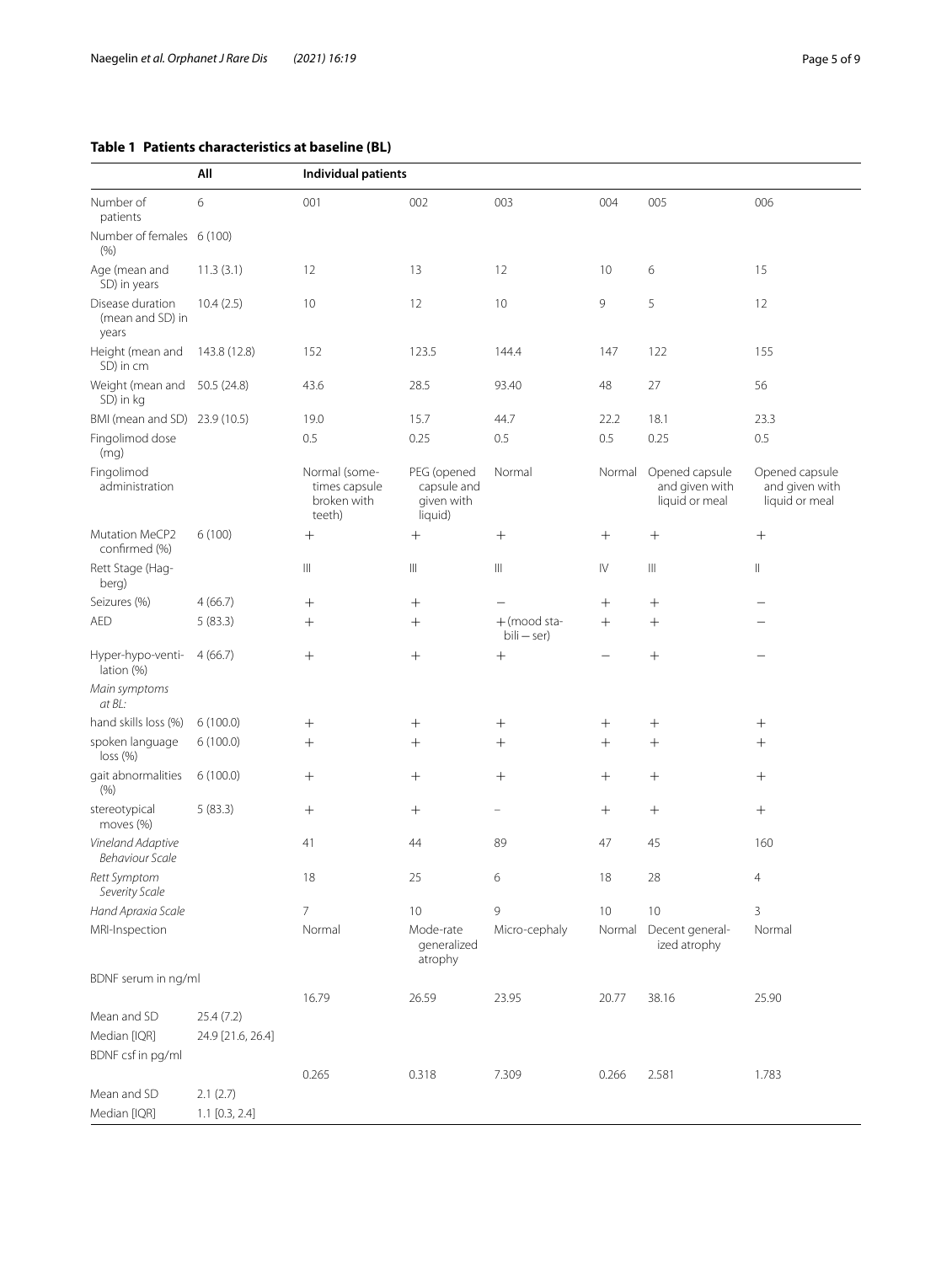# **Table 1 (continued)**

|                    | All                  |       | Individual patients |       |       |       |       |  |  |
|--------------------|----------------------|-------|---------------------|-------|-------|-------|-------|--|--|
| NfL serum in pg/ml |                      |       |                     |       |       |       |       |  |  |
|                    |                      | 10.5  | 17.3                | 6.3   | 8.6   | 5.0   | 12.1  |  |  |
| Mean and SD        | 10.0<br>(4.4)        |       |                     |       |       |       |       |  |  |
| Median [IQR]       | $9.6$ [6.9, 11.7]    |       |                     |       |       |       |       |  |  |
| NfL CSF in pg/ml   |                      |       |                     |       |       |       |       |  |  |
|                    |                      | 305.3 | 1003.4              | 201.3 | 292.1 | 237.8 | 302.3 |  |  |
| Mean and SD        | 390.4 (303.1)        |       |                     |       |       |       |       |  |  |
| Median [IQR]       | 297.2 [251.4, 304.6] |       |                     |       |       |       |       |  |  |
|                    |                      |       |                     |       |       |       |       |  |  |

*SD* standard deviation, *AED* antiepileptic drug

# <span id="page-5-0"></span>**Table 2 Association of BDNF and NfL in CSF and clinical scales**

| <b>Clinical Score</b>        | estimate | Mult.effect CI |              | р      |
|------------------------------|----------|----------------|--------------|--------|
| <b>BDNF</b>                  |          |                |              |        |
| <b>RSSS</b>                  | $-0.04$  | 0.96           | [0.94; 0.98] | 0.03   |
| <b>HAS</b>                   | $-0.09$  | 0.91           | [0.89; 0.94] | < 0.01 |
| VABS communication<br>skills | 0.03     | 1.03           | [1.02; 1.04] | < 0.01 |
| VABS daily living skills     | 0.03     | 1.03           | [1.02; 1.04] | < 0.01 |
| VABS social skills           | 0.07     | 1.08           | [1.05; 1.11] | < 0.01 |
| VABS motor skills            | 0.04     | 1.04           | [1.03; 1.06] | 0.02   |
| Nfl                          |          |                |              |        |
| <b>RSSS</b>                  | 0.02     | 1.03           | [1.00; 1.05] | 0.28   |
| <b>HAS</b>                   | 0.03     | 1.03           | [0.99; 1.08] | 0.45   |
| VABS communication<br>skills | 0.00     | 1.00           | [1.00; 1.01] | 0.8    |
| VABS daily living skills     | $-0.00$  | 1.00           | [0.98; 1.01] | 0.75   |
| VABS social skills           | $-0.01$  | 0.99           | [0.97; 1.01] | 0.53   |
| VABS motor skills            | $-0.01$  | 0.99           | [0.97; 1.00] | 0.43   |

*RSSS* Rett Severity Scale, *HAS* Hand Apraxia Scale, *VABS* Vineland Adaptive Behaviour Scale

We did observe an association between CSF BDNF (not for serum BDNF) and the perfusion of basal ganglia and thalamus (basal ganglia (estimate 0.94, SE 0.38, CI [0.199; 1.673], p=0.013)/thalamus (estimate 3.11, SE 1.14, CI [ $0.867$ ; 5.351],  $p < 0.01$ ). There was also an association between increased NfL (pg/ml in serum and CSF) and a lower perfusion in all areas measured (Table [4](#page-6-0)).

CSF BDNF levels could not be confrmed by liquid chromatography-mass spectrometry.

The average change in the grand total EEG scores did not difer when comparing the periods before and during treatment. There was no change in breathing pattern abnormalities over the study period (polysomnography).

No SAEs occurred during the study period. There were 7 AE during the study period possibly related to the treatment (4/6 children, aphthosis (2), pharyngitis

# <span id="page-5-1"></span>**Table 3 Association between BDNF/NfL and deep gray matter volumes at the same visit, adjusted for age**

| <b>Brain region</b> |       | Source Estimate SE | CI                           | p      |
|---------------------|-------|--------------------|------------------------------|--------|
| <b>BDNF</b>         |       |                    |                              |        |
| Thalamus            | Serum | $-145.97$          | 117.07 [-375.429; 83.493]    | 0.212  |
|                     | CSF   | 214.06             | 139.28 [-58.925; 487.047]    | 0.124  |
| Caudate             | Serum | $-53.78$           | 43.26 [-138.569; 30.999]     | 0.214  |
|                     | CSF   | 36.72              | 55.75 [-72.561; 145.994]     | 0.510  |
| Putamen             | Serum | $-51.60$           | 82.04 [-212.397; 109.191]    | 0.529  |
|                     | CSF   | 91.56              | 107.25 [-118.650; 301.763]   | 0.393  |
| Pallidum            | Serum | $-24.99$           | 30.76 [-85.287; 35.303]      | 0.417  |
|                     | CSF   | 59.34              | 39.40 [-17.888; 136.572]     | 0.132  |
| Hippocam-           | Serum | $-91.05$           | 43.22 $[-175.764; -6.333]$   | 0.035  |
| pus                 | CSF   | $-13.73$           | 64.68 [-140.512; 113.046]    | 0.832  |
| Amygdala            | Serum | $-16.06$           | 23.46 [-62.032; 29.920]      | 0.494  |
|                     | CSF   | 16.23              | 27.50 [-37.673; 70.130]      | 0.555  |
| Accumbens           | Serum | $-20.76$           | $4.89$ [-30.355; -11.171]    | < 0.01 |
|                     | CSF   | 15.93              | 11.83 [-7.255; 39.124]       | 0.178  |
| Nfl                 |       |                    |                              |        |
| Thalamus            | Serum | $-79.96$           | $34.05$ [-146.704; -13.216]  | 0.019  |
|                     | CSF   | $-2.41$            | $0.81$ $[-3.994; -0.829]$    | < 0.01 |
| Caudate             | Serum | $-37.81$           | $12.57$ $[-62.440; -13.185]$ | < 0.01 |
|                     | CSF   | $-1.14$            | $0.30$ [-1.735; -0.554]      | < 0.01 |
| Putamen             | Serum | $-33.13$           | 24.04 [-80.253; 13.985]      | 0.168  |
|                     | CSF   | $-1.45$            | $0.44$ $[-2.318; -0.588]$    | < 0.01 |
| Pallidum            | Serum | $-24.58$           | $8.60$ [-41.442; -7.717]     | < 0.01 |
|                     | CSF   | $-0.74$            | $0.20$ [-1.127; -0.349]      | < 0.01 |
| Hippocam-           | Serum | $-56.13$           | 14.14 [-83.846; -28.409]     | < 0.01 |
| pus                 | CSF   | $-1.12$            | $0.55$ [-2.195; -0.048]      | 0.041  |
| Amygdala            | Serum | $-8.60$            | $6.66$ [-21.652; 4.457]      | 0.197  |
|                     | CSF   | $-0.40$            | $0.14$ [-0.682; -0.124]      | < 0.01 |
| Accumbens           | Serum | $-6.88$            | $2.51$ [-11.803; -1.948]     | < 0.01 |
|                     | CSF   | $-0.11$            | $0.10$ $[-0.300; 0.081]$     | 0.261  |

(1), viral gastroenteritis (1), and upper airway infections  $(3)$ ). There was a slight increase in liver enzymes (see Additional fle [8](#page-7-7)) and an expected decrease in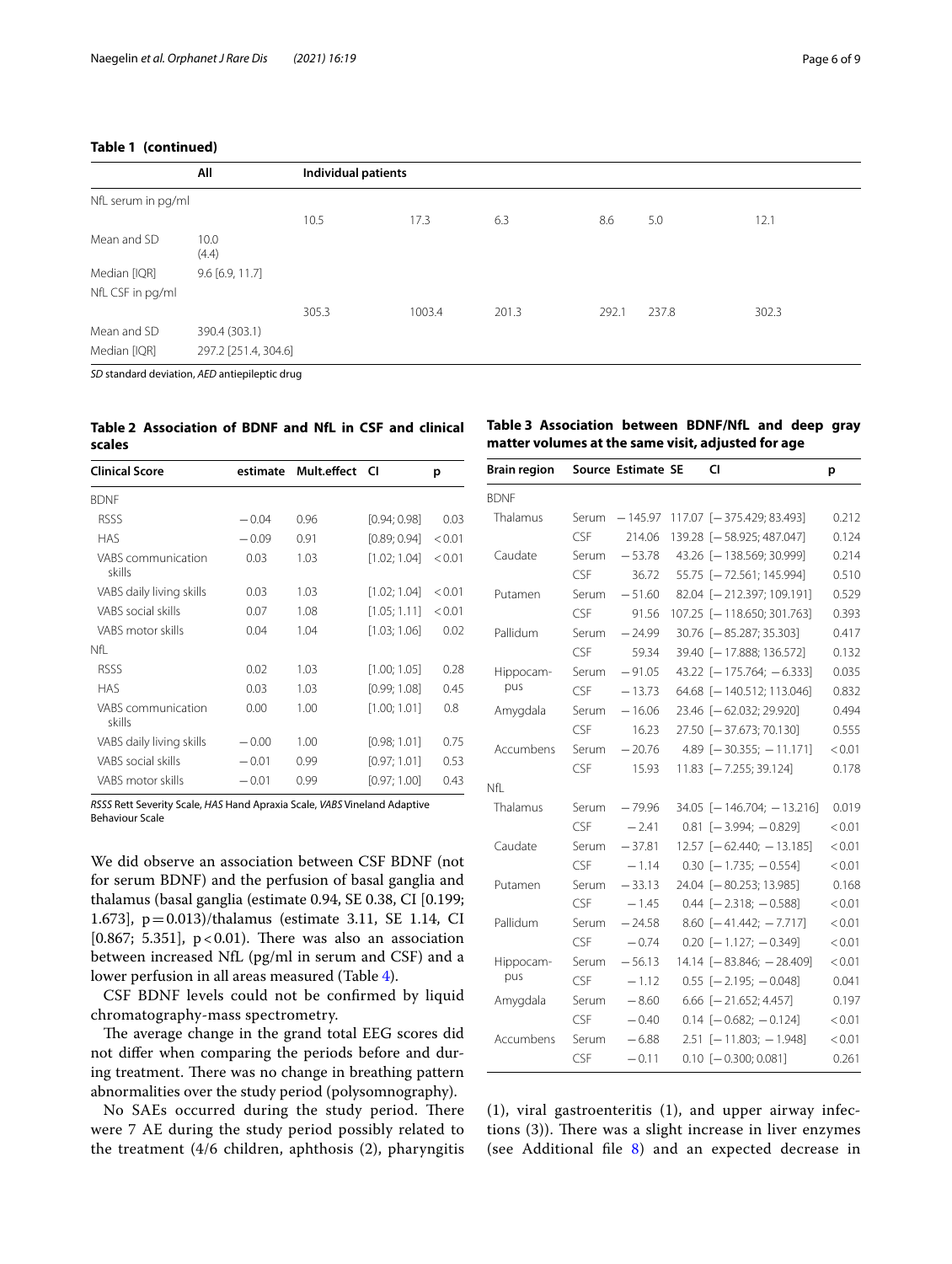<span id="page-6-0"></span>**Table 4 Association between BDNF/NfL and cerebral blood fow at the same visit, adjusted for age**

| <b>Brain region</b> | Source | <b>Estimate</b> | <b>SE</b> | CI                 | p      |  |
|---------------------|--------|-----------------|-----------|--------------------|--------|--|
| <b>BDNF</b>         |        |                 |           |                    |        |  |
| Cortex*             | Serum  | 0.10            | 0.55      | $[-0.984; 1.185]$  | 0.856  |  |
|                     | CSF    | 1.42            | 0.94      | $[-0.415; 3.261]$  | 0.129  |  |
| Insula              | Serum  | 0.35            | 0.59      | $[-0.800; 1.505]$  | 0.549  |  |
|                     | CSF    | 1.19            | 1.00      | $[-0.761; 3.145]$  | 0.232  |  |
| Occipital           | Serum  | $-0.20$         | 0.74      | $[-1.652; 1.260]$  | 0.792  |  |
|                     | CSF    | 2.27            | 1.44      | $[-0.547; 5.091]$  | 0.114  |  |
| Parietal            | Serum  | 0.06            | 0.49      | $[-0.904; 1.033]$  | 0.896  |  |
|                     | CSF    | 1.59            | 0.87      | $[-0.119; 3.309]$  | 0.068  |  |
| Temporal            | Serum  | $-0.25$         | 0.55      | $[-1.327; 0.823]$  | 0.646  |  |
|                     | CSF    | 1.21            | 1.02      | $[-0.791; 3.219]$  | 0.235  |  |
| Basal ganglia       | Serum  | $-0.08$         | 0.26      | $[-0.589; 0.432]$  | 0.763  |  |
|                     | CSF    | 0.94            | 0.38      | [0.199; 1.673]     | 0.013  |  |
| Thalamus            | Serum  | 0.02            | 0.77      | $[-1.487; 1.535]$  | 0.975  |  |
|                     | CSF    | 3.11            | 1.14      | [0.867; 5.351]     | < 0.01 |  |
| Hippo-campus        | Serum  | $-0.02$         | 0.47      | $[-0.950; 0.912]$  | 0.967  |  |
|                     | CSF    | 1.12            | 0.69      | $[-0.224; 2.464]$  | 0.102  |  |
| NfL                 |        |                 |           |                    |        |  |
| Cortex*             | Serum  | $-0.58$         | 0.11      | $[-0.796; -0.368]$ | < 0.01 |  |
|                     | CSF    | $-0.01$         | 0.01      | $[-0.023; -0.002]$ | 0.018  |  |
| Insula              | Serum  | $-0.40$         | 0.11      | $[-0.610; -0.196]$ | < 0.01 |  |
|                     | CSF    | $-0.01$         | 0.00      | $[-0.017; -0.005]$ | < 0.01 |  |
| Occipital           | Serum  | $-0.91$         | 0.14      | $[-1.185; -0.637]$ | < 0.01 |  |
|                     | CSF    | $-0.02$         | 0.01      | $[-0.034; 0.000]$  | 0.049  |  |
| Parietal            | Serum  | $-0.70$         | 0.14      | $[-0.970; -0.434]$ | < 0.01 |  |
|                     | CSF    | $-0.10$         | 0.01      | $[-0.025; -0.003]$ | 0.011  |  |
| Temporal            | Serum  | $-0.65$         | 0.11      | $[-0.861; -0.449]$ | < 0.01 |  |
|                     | CSF    | $-0.01$         | 0.01      | $[-0.025; -0.004]$ | < 0.01 |  |
| Basal ganglia       | Serum  | $-0.38$         | 0.07      | $[-0.519; -0.237]$ | < 0.01 |  |
|                     | CSF    | $-0.01$         | 0.00      | $[-0.014; -0.003]$ | < 0.01 |  |
| Thalamus            | Serum  | $-0.53$         | 0.14      | $[-0.810; -0.251]$ | < 0.01 |  |
|                     | CSF    | $-0.01$         | 0.01      | $[-0.026; -0.002]$ | 0.019  |  |
| Hippo-campus        | Serum  | $-0.47$         | 0.10      | $[-0.661; -0.269]$ | < 0.01 |  |
|                     | CSF    | $-0.02$         | 0.00      | $[-0.023; -0.008]$ | < 0.01 |  |

\*Cortex: includes cortex of Insula, occipital, parietal, and temporal lobes. Frontal cortex evaluation was not possible due to susceptibility artefacts

white blood cells and in lymphocyte counts during the treatment phase (see Additional fle [9](#page-7-8)).

Levels of fngolimod during the study phase were within the expected range, known from other fngolimod trials (confdential data from Novartis, not shown). For levels of FTY720/FTY720P, see Additional fle [10.](#page-7-9)

# **Discussion**

This study details an attempt to use knowledge from a genetically defned animal model of Rett Syndrome and to apply it to the human condition. Mice lacking MeCP2

presented decreased levels of BDNF in brain areas critical for motor function, including the striatum and the cerebellum, and fngolimod has been shown to restore these levels [\[17](#page-8-13), [18\]](#page-8-14). In addition, fngolimod improved motor coordination of MeCP2 null animals and increased the volume of the striatum [\[17\]](#page-8-13), a brain area known to be reduced in animals lacking BDNF [[34,](#page-8-30) [35\]](#page-8-31). In our study, fngolimod was well tolerated and safe over a treatment period of 12 months. This is in accordance with results of a phase III study in pediatric MS where fngolimod was also well tolerated [\[15\]](#page-8-32). Compliance with study medication was supported by the clear drop in the lymphocyte count and the FTY720/FTY720P levels measured in serum.

Serum BDNF levels at baseline did not difer between children with RS and HC.

We did not observe any consistent effects of the 12-month fngolimod treatment on serum or CSF BDNF levels or on deep gray matter volumes. Neither did we fnd any indication of a consistent efect on clinical, neurophysiological, and patient-reported outcomes. Thus, we were not able to reproduce the efects observed in the experimental model in the human disease.

When assessing the association between the levels of BDNF and deep gray matter volumes at all visits (using GEE), BDNF in serum, but not in the CSF, was associated with the volumes of the nucleus accumbens and hippocampus. The reason for this correlation is unclear given that the bulk of serum BDNF originates from platelets and ultimately megakaryocytes [[36](#page-8-33)]. Interestingly, BDNF levels in CSF did correlate with all outcome scores, with better scores being associated with higher BDNF levels. These results suggest that, unlike the levels of BDNF in serum, those in CSF may represent a valuable biomarker for RS. However, this assumption is not only based on a very small patient population, but the levels of BDNF in CSF are also so low that the presence of BDNF could not be confrmed independently by LCMS.

RS is understood to be a neurodevelopmental, not a neurodegenerative disease  $[5]$  $[5]$ . This notion is supported by NfL levels in serum, a marker of ongoing or recent neuroaxonal damage [\[24\]](#page-8-20): NfL levels at BL did not differ between patients with RS and 50 HC and there was no relevant change in levels over time in the fngolimodtreated cohort. However, a clear association was noted between increased NfL and reduced volumes of nearly all brain areas, which is in line with previous fndings in another patient population [\[23\]](#page-8-34). In addition, there was a strong association between increased NfL concentrations in serum and CSF and a lower perfusion in all measured areas, an observation possibly linked to the decreased, lower brain volumes.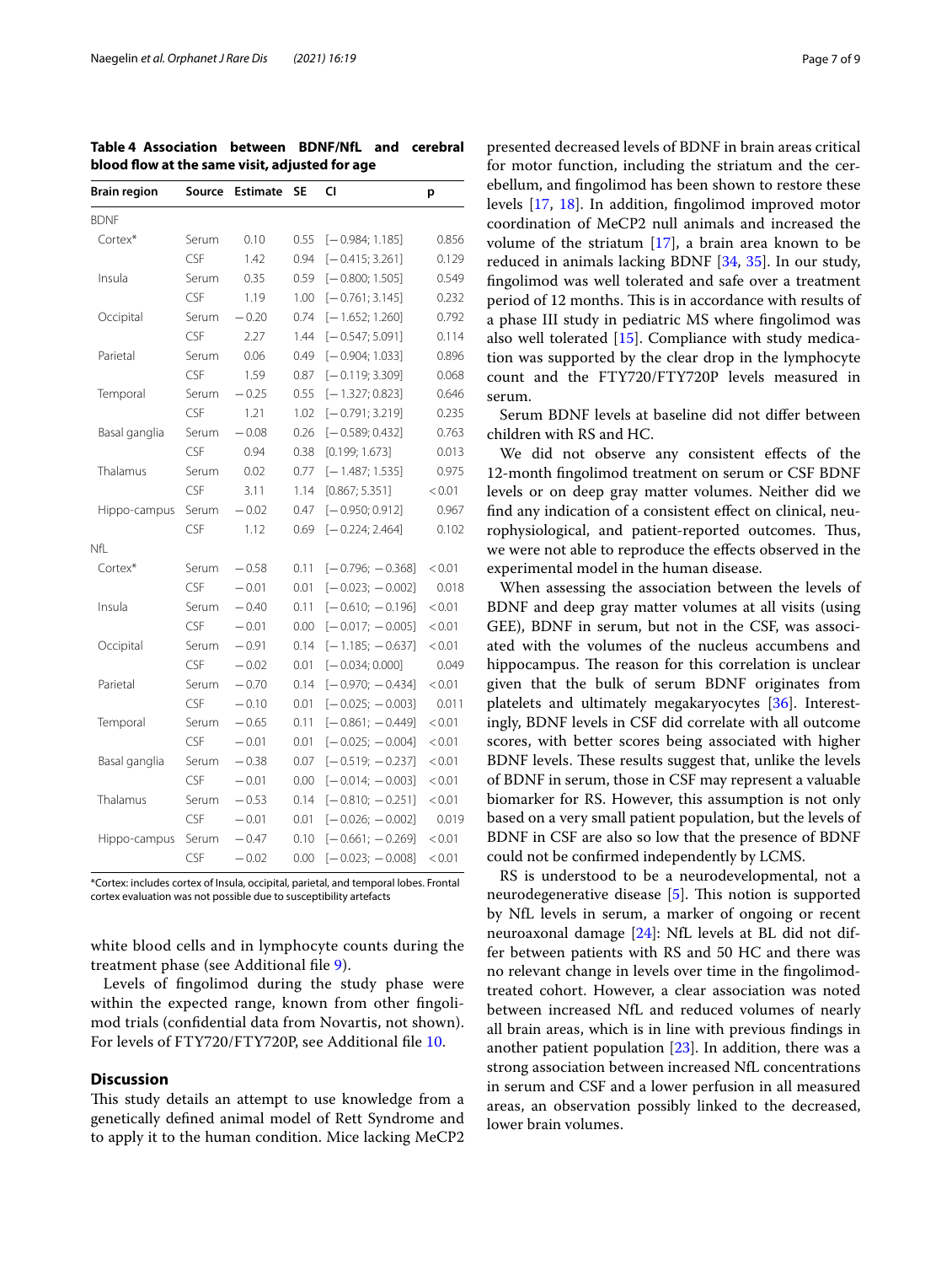Our study has several limitations. First, the number of RS patients was very small and the study is probably underpowered with regards to group comparisons of BDNF measurements by ELISA [\[33\]](#page-8-29). Secondly, our study design was not placebo controlled. Thirdly, given the lack of data on the use of fngolimod in young children, 6 years was set as the lower age limit for study inclusion. Lastly, while potentially important, the results related to measurements of BDNF levels in CSF must be interpreted with caution as they could not be independently validated with another method. The antibodybased technique used here has been pushed to the limit and, although the antibody used has been previously validated, the levels measured were below the detection threshold of LCMS.

## **Conclusions**

Fingolimod treatment in this patient group was safe. This study failed to support an efect of fngolimod on BDNF levels (serum and CSF) and on clinical/imaging outcome measures, however. The low levels of BDNF detected by ELISA in CSF correlated with all clinical outcome scores, thus indicating a need to further evaluate the possible role of BDNF in the pathogenesis of RS and its utility as a potential, novel biomarker for RS. This finding needs to be confrmed in independent patient samples and also subjected to rigorous biochemical validation.

# **Supplementary Information**

The online version contains supplementary material available at [https://doi.](https://doi.org/10.1186/s13023-020-01655-7) [org/10.1186/s13023-020-01655-7](https://doi.org/10.1186/s13023-020-01655-7).

<span id="page-7-0"></span>**Additional file 1.** Overview of visits during the study period.  $V = V$ isit;  $SC =$  Screening;  $BL =$  Baseline;  $FD =$  Fist Dose;  $M =$  Month;  $X =$  BDNF sapling and all endpoint variable measurements.

<span id="page-7-2"></span><span id="page-7-1"></span>**Additional fle 2.** Modifed Grand Total of EEG Score (GTE-Score).

<span id="page-7-3"></span>**Additional fle 3.** Baseline characteristics of healthy control children.

<span id="page-7-4"></span>**Additional fle 4.** BDNF(A) and NfL (B) in HC plotted by age and gender. Data of patients aged >15 years are shaded.

<span id="page-7-5"></span>**Additional fle 5.** Change of BDNF and NfL before and under treatment.

Additional file 6. Changes of clinical scores over time. Change is indicated by absolute numbers of scores, eg. BL 7 and change over time -1, 3, -6: score changed from 7 to 6,9 and 3 respectively within the given time period. Changes over time in all scales and patients were not diferent in the intervals before during and after treatment. VABS = Vineland Adaptive Behaviour Scale; RSSS = Rett Severity Scale; HAS = Hand Apraxia Scale; M  $=$  Month of Study.

<span id="page-7-7"></span><span id="page-7-6"></span>**Additional fle 7.** Brain volume change before and under treatment.

<span id="page-7-8"></span>**Additional fle 8.** Liver enzymes over the study period. A: ASAT, B: ALAT, C: GGT.

<span id="page-7-9"></span>**Additional fle 9.** White blood cell count (leukocytes, A) and lymphocytes (B) over the study period.

**Additional fle 10.** Concentration of FTY720P (A) and FTY720 (B) over the study period.

#### **Abbreviations**

BDNF: brain-derived neurotrophic factor; CSF: cerebrospinal fluid; GEE: generalized estimating equations; HAS: Hand Apraxia Scale; HC: healthy children; LCMS: liquid chromatography–mass spectrometry; MRI: magnetic resonance imaging; NFL: neuroflament light chain; RS: Rett syndrome; RSSS: Rett Severity Scale; VABS: Vineland Adaptive Behaviour Scale.

#### **Acknowledgements**

We thank all patients and families for their participation in this study.

#### **Authors' contributions**

Study concept and design: YN, PW, LK. Data acquisition: All. Data analysis and interpretation: YN, SS, JK, SM, LK. Drafting manuscript: YN, YAB, LK. Revising manuscript content: All. Approving fnal version of manuscript: All. Obtained funding: LK. YN takes responsibility for the integrity of the data and the accuracy of the data analysis. All authors read and approved the fnal manuscript.

#### **Funding**

This study was funded by Novartis Pharma Schweiz AG. Novartis Pharma Schweiz AG had no role in the design and conduct of the study, in collection, management, analysis, or interpretation of the data, in preparation, review, or approval of the manuscript, nor in the decision to submit the manuscript for publication.

#### **Availability of data and materials**

The data are available from the corresponding author on reasonable request.

#### **Ethics approval and consent to participate**

The study was approved by the local ethics committee (EKNZ, Ref. 197/12) and by the Swiss agency for therapeutic products Swissmedic (Ref. 2013DR1109). Written informed consent was obtained from all parents of participating children [RS (all) and HC (if children were younger than 14)] and from all healthy children (age 6–10 oral informed consent only, but written informed consent from parents). The study was performed in accordance with the ethical standards of the 1964 Declaration of Helsinki and its later amendments.

#### **Consent for publication**

Not applicable.

#### **Competing interests**

Yvonne Naegelin's employer, the University Hospital Basel, received payments for lecturing from Celgene GmbH and Teva Pharma AG that were exclusively used for research support, not related to this study. Jens Kuhle received speaker fees, research support, travel support, and/or served on advisory boards by ECTRIMS, Swiss MS Society, Swiss National Research Foundation, (320030\_189140/1), University of Basel, Bayer, Biogen, Celgene, Merck, Novartis, Roche, Sanof. Alexandre N. Datta has served on scientifc advisory boards for UCB, Eisai, and Nutricia. He has consultancy activities for Roche, Idorsia, Neurocrine, and Epilog. He has received funding for travel from UCB, Sanof, Eisai, and Nutricia. Stefano Magon is an employee of F. Hofmann-La Roche Ltd. Roche was not involved in the study. Ludwig Kappos's institution (University Hospital Basel) received in the last 3 years and used exclusively for research support at the Department: steering committee, advisory board, consultancy fees and support of educational activities from: Actelion, Allergan, Almirall, Baxalta, Bayer, Biogen, Celgene/Receptos, CSL-Behring, Desitin, Excemed, Eisai,Genzyme, Japan Tobacco, Merck, Minoryx, Novartis, Pfzer, F. Hofmann-La Roche Ltd, Sanof Aventis, Santhera, Teva, and license fees for Neurostatus-UHB products; the Research of the MS Center in Basel has been supported by grants from Bayer, Biogen, Novartis, the Swiss MS Society, the Swiss National Research Foundation, Innosuisse, the European Union, and Roche Research Foundations. Sabine Schädelin, Michael Amann, Christian Barro, Gian Paolo Ramelli, Kate Heesom, Yves Alain Barde, and Peter Weber have nothing to disclose.

#### **Author details**

<sup>1</sup> Neurologic Clinic and Policlinic, Departments of Medicine, Clinical Research, Biomedicine and Biomedical Engineering, University Hospital Basel and University of Basel, Petersgraben 4, 4031 Basel, Switzerland.<sup>2</sup> School of Biosciences, Cardiff University, Cardiff CF10 3AX, UK.<sup>3</sup> Clinical Trial Unit, Department of Clinical Research, University Hospital Basel, 4031 Basel, Switzerland.<br><sup>4</sup> Department of Pediatric Neurology and Developmental Medicine, University